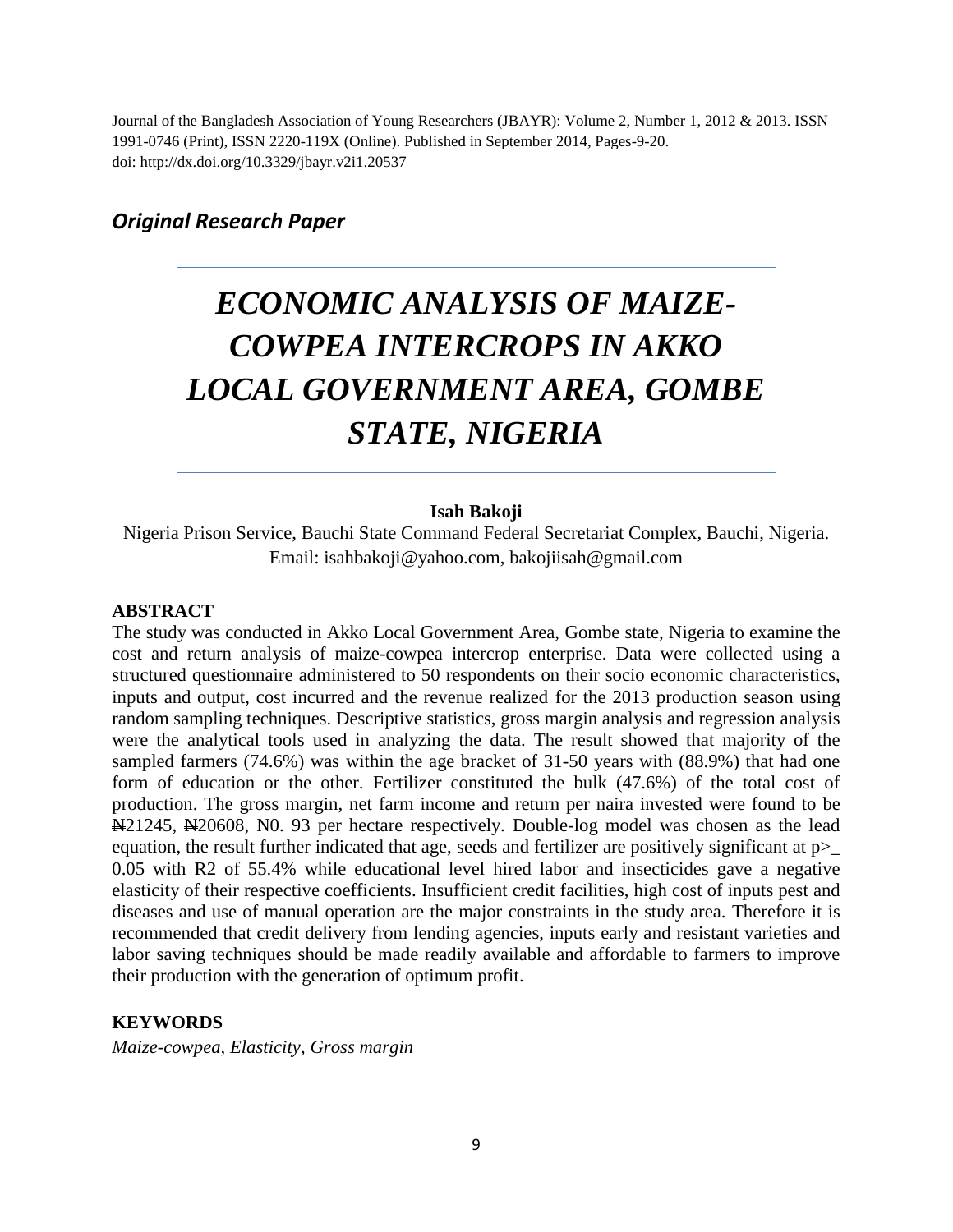# **INTRODUCTION**

#### **MAIZE (Zea Mays**)

Maize-cowpea intercrop is currently receiving attention because of its unique importance in the world agriculture. Maize-cowpea production is of vital importance on socio economic and food security as far as Nigerian is concern, Maize is one of the most important food crop in the world.It is the highest yielding crop with multiple uses for food and industrial purposes.Maize is one of the most important crops in Nigeria. Owing to the suitability of the northern guinea savannah ecological zone of Nigeria, there has been rapid expansion in the production of maize and its uses are equally increasing just as it uses are equally increasing (odojuma 1990)

Maize has been put to a wider range of uses than any other cereal in West African countries. Maize is use for human consumption as well as animals. In recent year's utilization of maize by food processing industries in the production of breakfast cereals, baby food baked food, beverages and starch product is increasing there by increasing the diverse market for the commodity.

#### Cowpea (Vigna sinensis)

However, on the other hand Cowpea (vigna sinensis) production is also increasing in Nigeria and the substantial part of production comes from the drier region of the northern part of the countries (Sigh, 1997). An estimated 1.85 million tones was produced in 1996 and this has increase by about 2.26 million in 2000 (cbn, 2003).The bulk of production of cowpea is produce in Sudan savannah belt(Federal Ministry Agriculture Water Resources &Rural Development 1989).The main cowpea producing state in the north mainly are Kano, katsina, bauchi, gombe, borno, taraba and adamawa states, It has been reported that the basic problems emanates from low yield due to low level of technology, low returns to labor and other resources attributed to low farm price for products. Bearing in mind the rapid population growth there is an imperative need to meet the grain requirement with domestic production. This however, calls for production mixture expansion strategies which are better based on proper assessment of the present growing condition as provided for by a study on economic analysis of maize-cowpea intercrop this will serve as basis for determining the contribution made to output by various resources used by the farmers. Safa 2005) had also reported that farm size, family size and education significantly influence the profitability of farm product in Yemen. Similarly Enete & Okum, 2010; and Fasoranti 2008 had also reported that farmers socio economic factors such as farm size, level of education, years of farming experience, technological and institutional also affect the net returns of farmers production activities base on their location.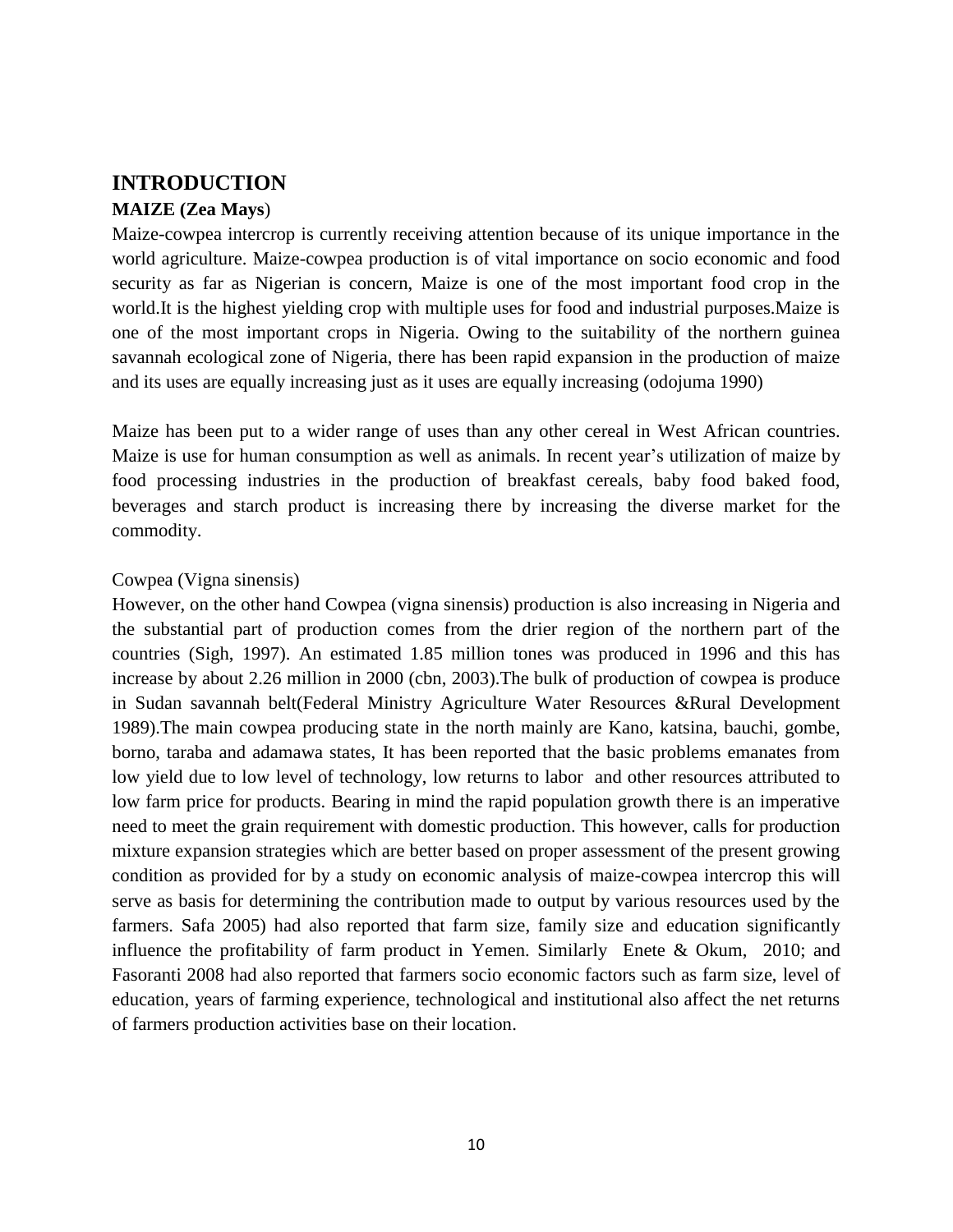# **OBJECTIVES OF THE STUDY**

The broad objective of this study is to evaluate the economics of maize-cowpea intercrops while the specific objectives are to:

 Determine the socio economic characteristic of the maize cowpea farmers Identify their sources of funds

- \* Identify cost and returns of maize cowpea production in the study area
- Identify the input –output relationship of maize-cowpea intercrop
- Identify their major constraints to production

# **METHODOLOGY**

#### **Study Area**

Akko Local Government Area is one of the eleven Local government of Gombe state. Akko Local Government Area lies between latitude  $10^0$  and  $12^0$  50' E and longitude 11 and 12 N of the equator. The area falls within the northern guinea savannah zone of Nigeria.(G.S.A.D.A.P,1998). Generally, it is bordered on the north by Kwami and Gombe local government area respectively, on the east by Yamaltu-deba, west by Billiri and Kaltungo local government area respectively. The major tribes in study area are: Fulani, Tangale, Jukun, Tera, Bolewa and few Kanuris (NPC, 1996). Agriculture is directly the largest employer of labor in the study area. Akko Local Government area was selected because they are the largest producer of this companion crop in the state.

#### **Sampling and Data Collection Procedure**

Primary data were collected using a structured questionnaire administered to the respondents for the study. Multi-stage random sampling technique was used in data collection. The local government consists of three districts Kumo, Pindiga and Gona. The first stage involved listing of all the villages in the local government area in which ten villages were randomly selected. The villages are Shabbal, Garko, Tumfure, Lawanti, Akko, Tulmi, Kashere, Gona, Tumu, Pindiga respectively. Six respondents were randomly selected which give a total of sixty respondents used for the study. Akko Local Government Area was however selected because it is the leading producer of this companion crops in the state and the climatic condition is also suitable for the crops.

#### **Data Analysis**

Data were analyzed using descriptive statistics, farm budgeting technique and regression analysis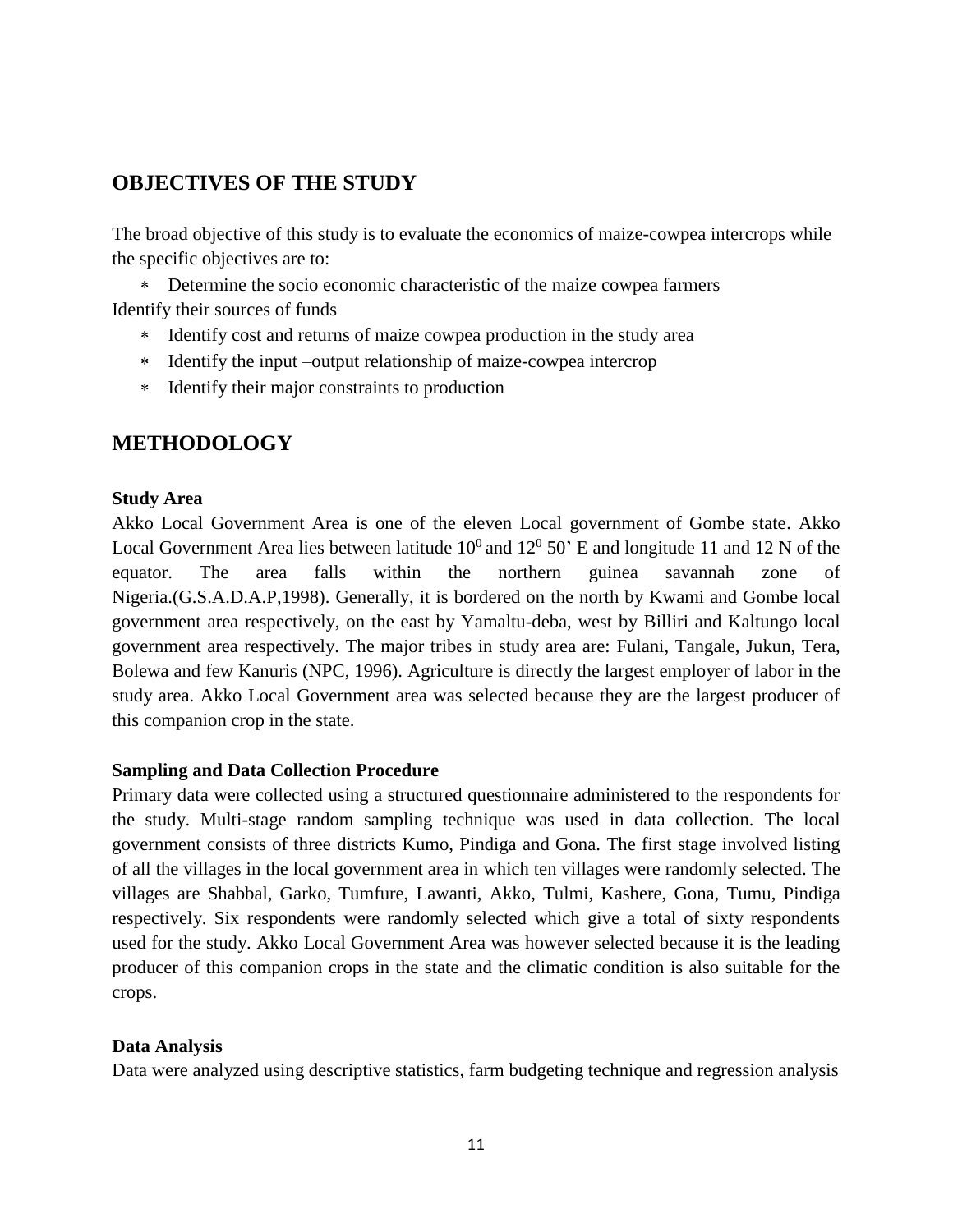#### **Descriptive statistic**

Descriptive statistics was used to summarize the data obtained from the field in terms of percentages. Farm budgeting technique enable the estimation of the total expense(cost) as well as various receipt (revenue) within the production period (Olukosi and Erhabor,1988).The farm budgeting model was used to achieve specific objectives (3).The model can be specified as follows:

GM = TR - TVC……………………….(1) Where  $GM =$  Gross Margin  $TR = Total Returns$  in  $N/ha$  $TVC = Total variable cost in  $\mathbb{N}/ha$$ Operating Ratio (OR) = TVC/TR ……………………………….(2)

Where:  $OR = Operating Ratio$  $TVC = Total variable cost$ TR =Total Revenue

RNI = GM/TC………………………………….(3)

RNI = Return per naira invested

 $GM =$  Gross margin

TC –Total cost of production

The gross margin was used under the assumption that fixed cost is negligible (Ibrahim, A., Ihanacho, A.C and Abdullahi, A.B, 2005) while descriptive statistics was use to determine the socio economic characteristics of the farmers, their sources of capital and problems associated with sweet potato production to achieve objectives  $(1),(2)$  and  $(4)$ 

#### **Regression Analysis**

An econometric model was used to analyze the effect of input on maize-cowpea output. The econometric model is explicitly expressed as follows:

 $Y=a+bixi+b2x2+b3x3+b4x4+b5x5+b6x6+b7x+b8x8+b9x9+b10x10+b11x11+b12x12+u$ Where: Y=Maize-cowpea output a-constant factor x1-age x2-education x3 –farm size x4-hiusehold size x5-seeds x6-fertilizer x7-family labour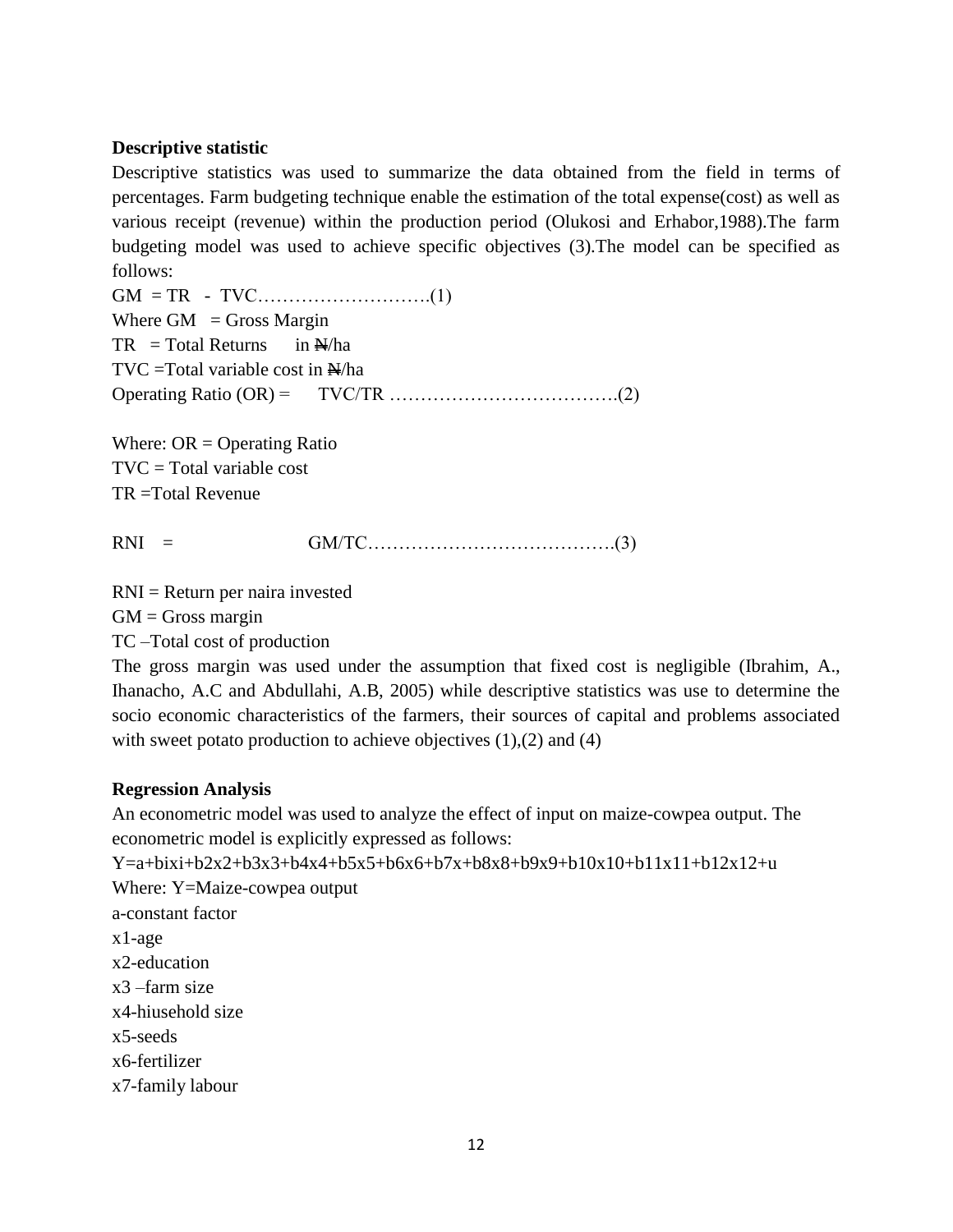x8-hired labour x9-herbicides x10-insecticides x11-transportation x12-repair of farm tools u-An error term measuring the variation in maize-cowpea output un accounted for by the independent variables.

# **RESULT AND DISCUSSION**

#### **Socio Economic Characteristics of the Respondents**

Among the socio economic characteristic considered are gender, age, family size, marital status, educational attainment and years of farming experience (Table 1).The sex of the respondents is presented in table 1 revealed that 77.8% of maize-cowpea farmers were male, while 22.2% were females, Table 1 further shows that 71.4% of the samples farmer fall within the age group of 31- 50 years indicating that a good number of them where within their active age. This finding agreed with work of Adesehinwa & Bolorunduro (2007); and Oyegbami (2010). However, size of the family help to boost family labor. The result showed that 87.3% were married. In addition to that education attainment has positive effect on the adoption of farming techniques because it enable farmer to perceive and implement skill acquired from friends or extension agents. Analysis of educational level of the respondents shows that 54% had formal education, 36% had Quranic education with only a small percentage of 3.17% that have never been to school. Okpukpura (2005) stated that education enhances level of understanding of saving; Nasiru (2005) stressed that attendance to formal education is a prerequisite for getting a secure or a regular employment which lead a more stable income from which marginal propensity to save increase. However, 71.4% of the respondents had more than 10 years of farming experience.

| Table Toocho economic characteristics or malle compea farmers |                       |                     |  |  |
|---------------------------------------------------------------|-----------------------|---------------------|--|--|
| Variable                                                      | Maize-cowpea farmer's | Percentages $(\% )$ |  |  |
| Gender                                                        |                       |                     |  |  |
| Male                                                          | 49                    | 77.8                |  |  |
| Female                                                        | 14                    | 22.2                |  |  |
| Total                                                         | 63                    | 100                 |  |  |
| Age                                                           |                       |                     |  |  |
| $<$ 20                                                        | 00                    | 00                  |  |  |
| $21 - 30$                                                     | 07                    | 11.1                |  |  |
| $31-40$                                                       | 21                    | 33.3                |  |  |
| $41 - 50$                                                     | 24                    | 38.1                |  |  |
| $>50$                                                         | 11                    | 17.5                |  |  |
|                                                               |                       |                     |  |  |

**Table 1.Socio economic characteristics of maize cowpea farmers**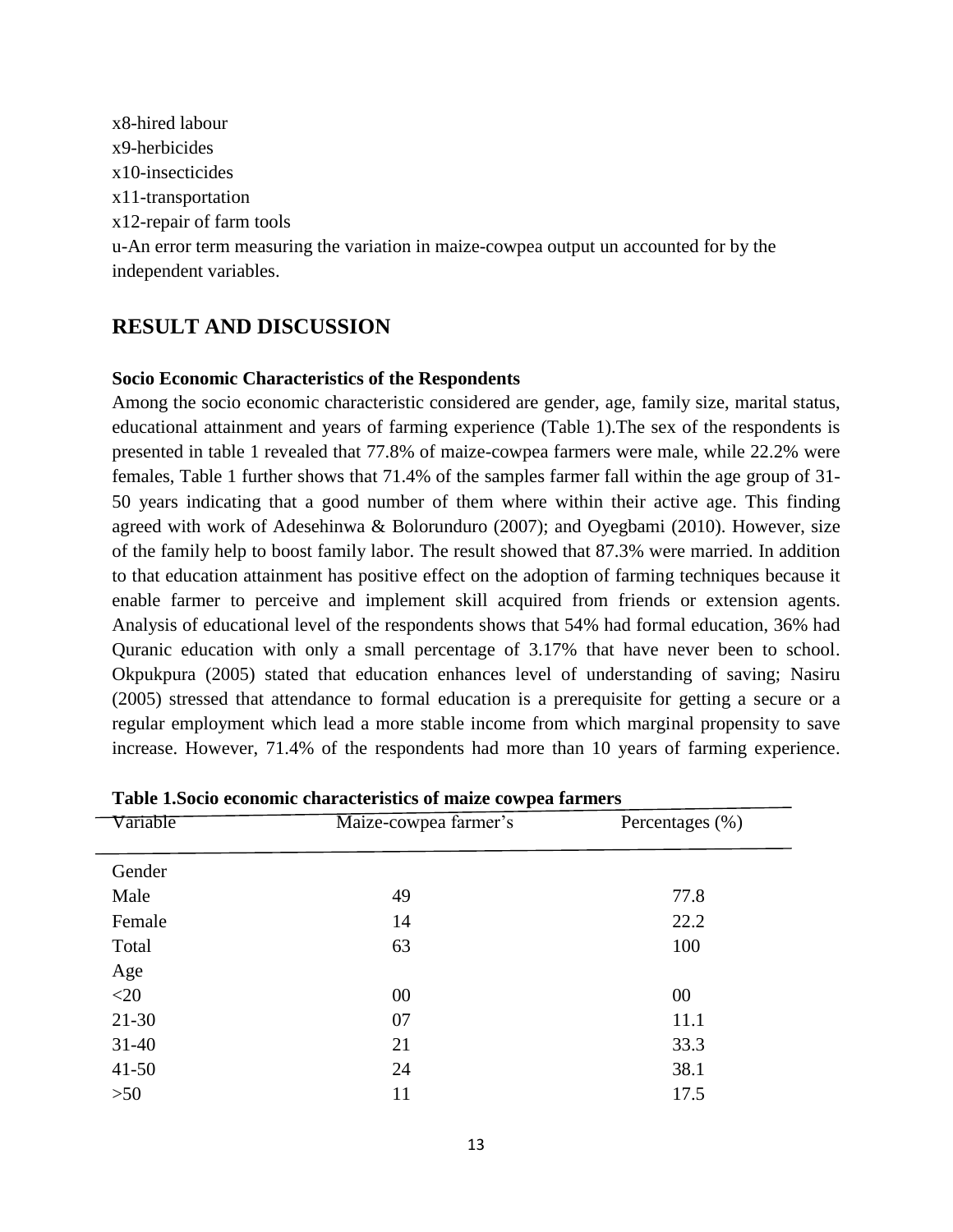| Total                       | 63 | 100  |
|-----------------------------|----|------|
| Marital status              |    |      |
| Married                     | 55 | 87.3 |
| Single                      | 08 | 12.7 |
| Total                       |    | 100  |
| <b>Educational level</b>    |    |      |
| Primary                     | 11 | 17.5 |
| Secondary                   | 14 | 22.2 |
| Tertiary                    | 09 | 14.3 |
| Never been to school        | 02 | 3.17 |
| Quranic education           | 23 | 36.5 |
| Total                       | 63 | 100  |
| Years of farming experience |    |      |
| <10                         | 17 | 26.9 |
| $11-20$                     | 25 | 39.7 |
| $21-30$                     | 15 | 23.8 |
| $31 - 40$                   | 05 | 7.9  |
| >40                         | 01 | 1.6  |
| Total                       | 63 | 100  |

Source: Field Survey, 2013

Result on Table 2 shows the respondents distribution based on their sources of fund.65% of the sample farmer obtained the capital based on their personal saving while the remaining fraction got their saving from family and friends, agricultural banks cooperatives and local money lenders respectively. These findings agreed with Ayoola (2001) which stated that it could be attributed to the stringent policy measures use by local money lenders in recovering their money.

| Source of funds          | No. of respondents | Percentages $(\% )$ |
|--------------------------|--------------------|---------------------|
| Personal saving          | 41                 | 65                  |
| Family and friends       | 07                 | 11.11               |
| <b>Agricultural Bank</b> | 13                 | 20.63               |
| Cooperatives             |                    | 1.59                |
| Local money lenders      |                    | 1.59                |
| Total                    | 63                 | 100                 |

**Table 2: Source of funds of maize-cowpea farmers in Akko Local Government Area**

Source: Field Survey, 2013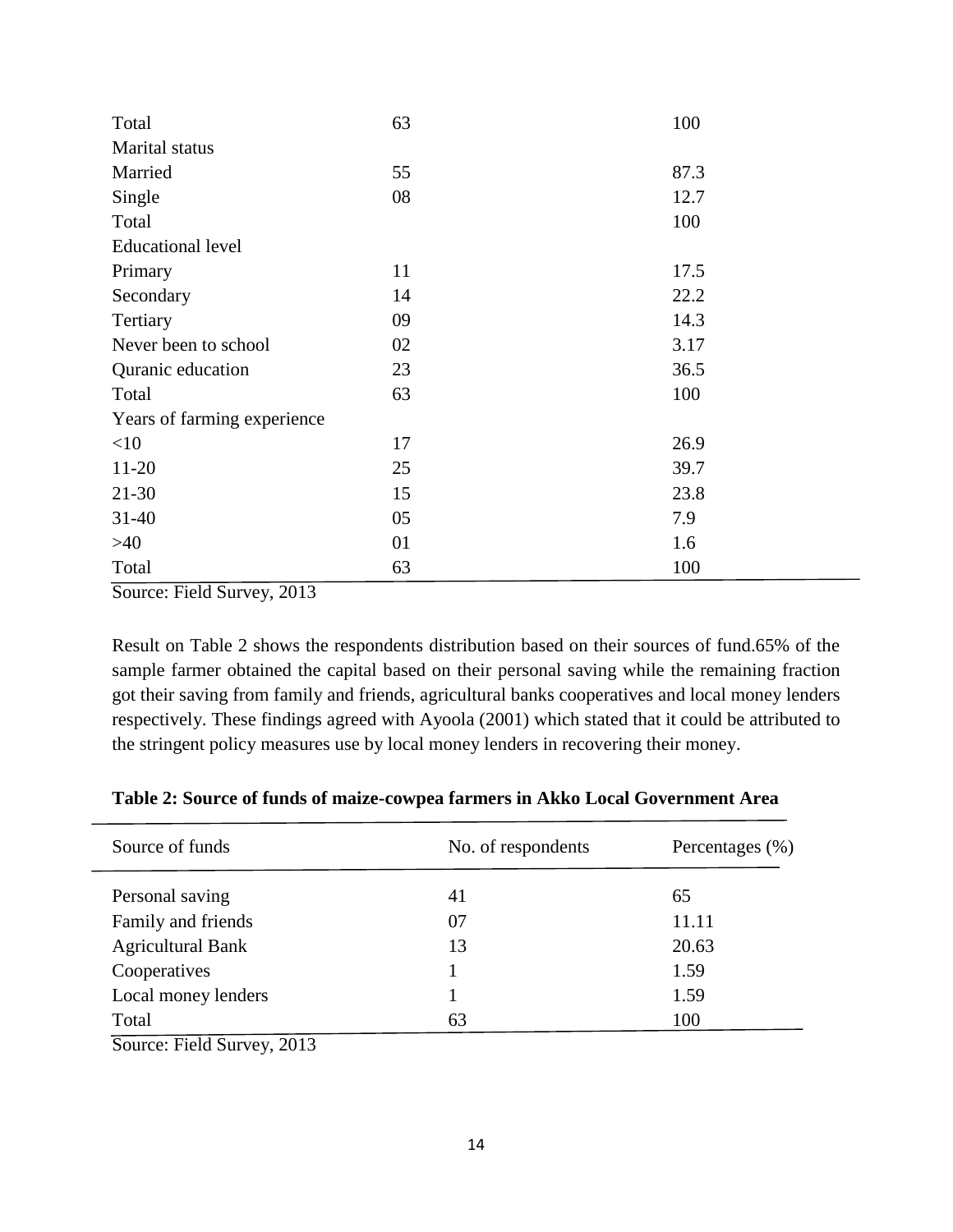#### **Table3: Respondents distribution according to farm size**

The entry shows that majority of the sample maize cowpea farmers had less than or equal to5hectares.This is an indication of pure subsistence nature of maize cowpea farming in the study area. Bzugu (1999) observed a significant relationship between farm size and farmers productivity in small holder farmers In Girei Local Government Area of Adamawa state. He also stressed that farm size determine labor requirement and other quantities of input used.

| <b>Interval</b> | Maize-cowpea Farmers | Percentages $(\%)$ |
|-----------------|----------------------|--------------------|
| $1 - 5$         | 41                   | 65                 |
| $6 - 10$        | 21                   | 33.33              |
| $>10$           | 01                   | 1.59               |
| Total           | 63                   | 100                |

**Table 3: Distribution of respondents based on farm size (Hectares)**

Source: Field Survey, 2013

Distribution of the respondents based on family size and labor availability. The size of the household help to boost family labor. The result showed that 55.56% of maize cowpea farmers in the study area had family size of between 1-10 person per house hold, while 39.68%, and 4.76% had 11-20 and 21-30 person per house hold respectively.

| House hold size (persons) | Maize-cowpea farmers | Percentages $(\% )$ |
|---------------------------|----------------------|---------------------|
| <10                       | 35                   | 55.56               |
| $11-20$                   | 25                   | 39.68               |
| $21 - 30$                 | 03                   | 4.76                |
| $>30$                     | 00                   | 00.00               |

**Table 4: Distribution of the respondents based on family size and labor availability**

Source: Field Survey, 2013

Table 5 shows the cost and return analysis of maize–cowpea farmers

Based on the data on table 5 indicated that cost of fertilizer has the highest proportion with 47.63%of the total variable cost while transportation has the lowest proportion of 0.20%.This implies that most of the variable incurred on fertilizer as maize cowpea combination require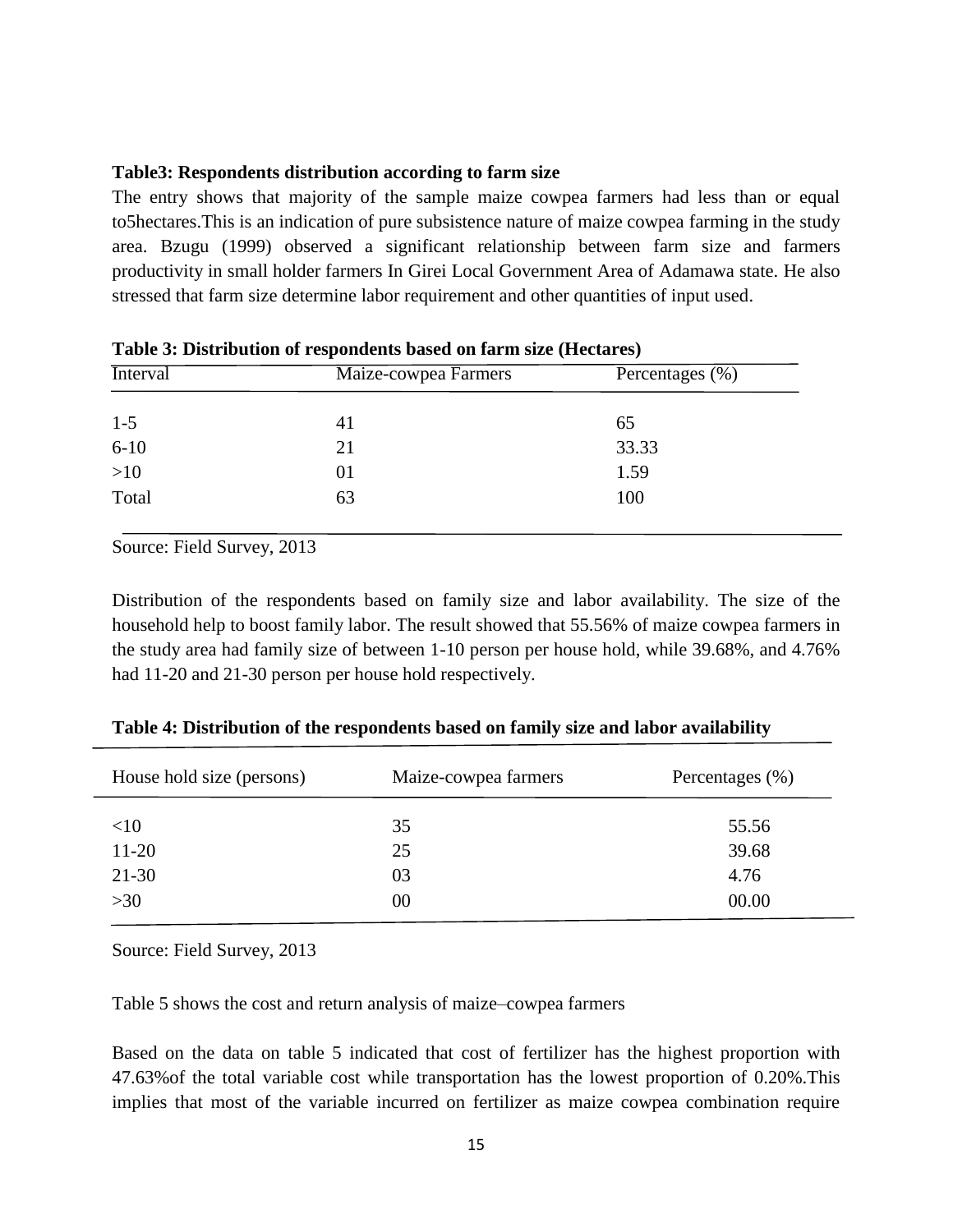fertilizer In the study area. The total cost-per hectare (TC) was found to be N22, 135.85 and the total returns per hectare (TR) was N42, 743 .93.The net return (NR) was therefore estimated to be N20605.09.Return per naira invested was 0.93 for every naira invested there will be a gain of 93 kobo which indicated that maize cowpea cropping mixture in the study area is a profitable venture. The financial ratio shows the ability of a business to survive within the short run. The gross margin was 0.51 which implies that not many resources were used while fixed and operating ratio were 0.01 and 0.50 respectively. All these financial ratios are preferred because they are less than one which signifies that the business will thrive within the short run.

| Variable                       | Value $(N)$ | Percentages (%) |  |  |
|--------------------------------|-------------|-----------------|--|--|
|                                |             |                 |  |  |
| 1. Variable cost               |             |                 |  |  |
| (a) Maize seed                 | 203.44      | 1.37            |  |  |
| (b) Cowpea                     | 348.36      | 1.57            |  |  |
| (c) Fertilizer                 | 10,543.50   | 47.63           |  |  |
| (d) Herbicides                 | 899.78      | 4.06            |  |  |
| (e) Insecticides               | 1099.33     | 4.97            |  |  |
| (f) Post harvest treatment     | 282.60      | 1.27            |  |  |
| (g) Rent on land               | 1025.00     | 4.63            |  |  |
| (i) Labor                      | 6383.33     | 28.84           |  |  |
| (j) Repair of tools            | 669.44      | 3.02            |  |  |
| (k) Transportation             | 44.11       | 0.20            |  |  |
| Total variable cost            | 21,498.90   | 97.12           |  |  |
| 2. Fixed cost                  |             |                 |  |  |
| Depreciation on farm tools     | 636.95      | 2.88            |  |  |
| Total cost of production       | 22,135.85   | 100             |  |  |
| 3. Revenue                     |             |                 |  |  |
| 1. Maize                       | 17,989.38   |                 |  |  |
| 2. Cowpea                      | 24,754.56   |                 |  |  |
| <b>Total Revenue</b>           | 42,743.94   |                 |  |  |
| <b>Operating Ratio</b>         | 0.50        |                 |  |  |
| <b>Fixed Ratio</b>             | 0.01        |                 |  |  |
| <b>Gross Ratio</b>             | 0.51        |                 |  |  |
| Return per naira invested 0.93 |             |                 |  |  |
| Source: field survey, 2013     |             |                 |  |  |

### **Table 5: Enterprise budget per hectare for maize –cowpea cropping mixture in Akko Local Government Area**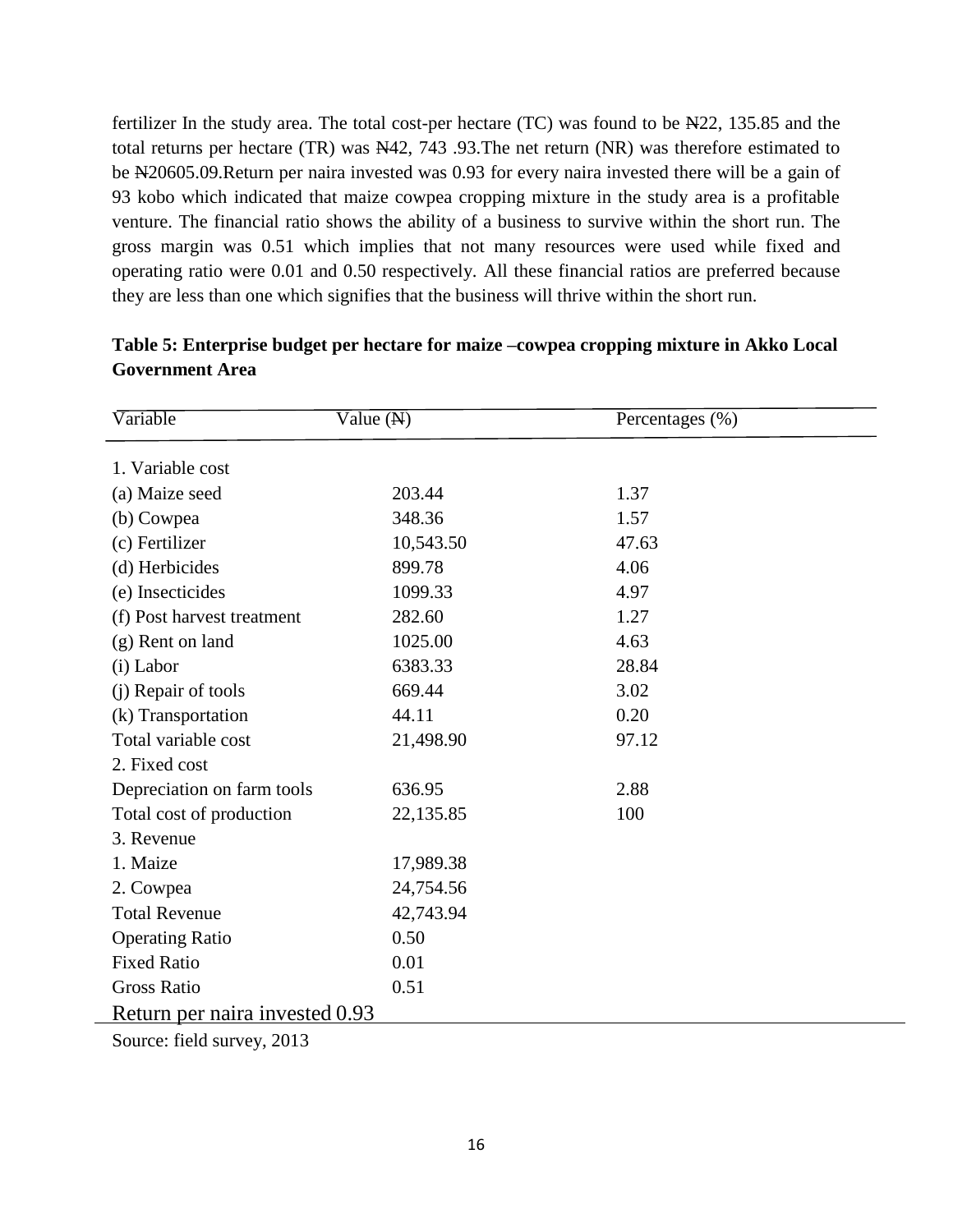The result of the estimated production function for maize-cowpea is presented in table 6, Based on econometric, statistical, economic criteria and apriori expectation of the sign of the coefficient the linear function was selected with the coefficient of determination as 53%.This means that 53%variation in the dependent variable (output) is explained by variation in the explanatory variable included in the models. The result further revealed that age, seeds and fertilizer were significant at 5%.This conform to apriori expectation. The positive significant of seed and fertilizer implies the more the quantity of seeds and fertilizer were used the higher the output. However, farm size, household size, hired labor, herbicide, repair tools and transportation were not significant but had appositive coefficient, indicating a direct relationship between each of them. In addition educational level, family labor and use of insecticides had an inverse or negative relationship between the revenue and the production components .implying that one unit increase in the variable would bring about a decrease in absolute productivity by the respective value of the coefficients, while the F-value (4.70) indicated that all the explanatory variable taken together have a significant effect on the dependent variable  $(Y)$  at  $p \le 0.001$ .

| Predictor                  | coefficient   | st-deviation |       | t-ratio          |         |
|----------------------------|---------------|--------------|-------|------------------|---------|
| Constant                   | -38543        |              | 45.76 |                  | 0.84    |
| Age $x1$                   | 2034.5        | 859.8        |       | 2.37             |         |
| Educational level x2       | $-1611$       | 5207         |       | $-0.31$          |         |
| Farm size, x3              | 1339          | 3087         |       | 0.43             |         |
| Household size, x4         | 1415          | 1104         |       | 1.21             |         |
| Seeds, x5                  | 1641.2 647.9  |              | 2.53  |                  |         |
| Fertilizer, x5             | 2428          | 1110         |       | 2.19             |         |
| Family labor, x7           | $-245.5$      |              | 215.3 |                  | $-1.14$ |
| Hires labor, x8            | 328.7<br>15.8 |              | 0.05  |                  |         |
| Herbicides, x9             |               | 3.563 2.451  |       | 1.45             |         |
| Insecticides, x10          | $-5.482$      |              | 3.581 |                  | $-1.55$ |
| Transportation, x11        |               | 4.903 3.167  |       | 1.55             |         |
| Repair of tools, x12       | 12.773        |              | 7.271 |                  | 1.76    |
|                            |               |              |       |                  |         |
| $S = 45587$                | $R-sq=53%$    |              |       | $R-sq(adj)41.1%$ |         |
| F=ratio 4.70               |               |              |       |                  |         |
| Source: Field Survey, 2013 |               |              |       |                  |         |
| $significant@p<0.-001$     |               |              |       |                  |         |
| significant@p< $0.05$      |               |              |       |                  |         |
|                            |               |              |       |                  |         |

**Table 6: Co-efficient of multiple regression of maize-cowpea production**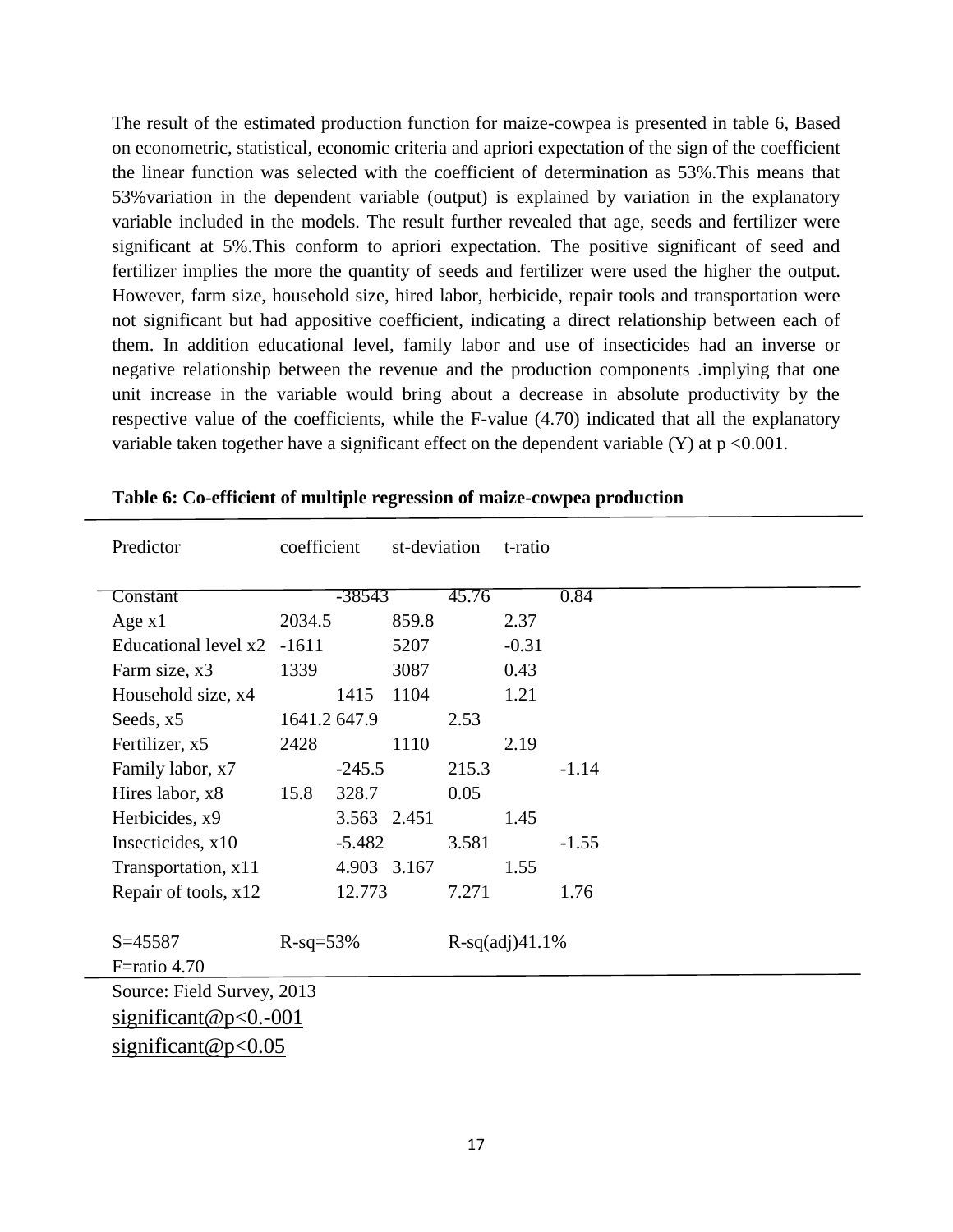#### NS Not significant

#### **Constraints associated with maize-cowpea intercrops**

Table 7 revealed the problems associated with maize-cowpea farmer in the study area in decreasing magnitude of importance. Small holder agriculture is characterized by over reliance on household resources farmer in the study are faced with problem of lack of capital to purchase production inputs and hired labor lack of capital rank first 65.% followed by high cost of input 50% ,poor marketing outlet 33.3%, storage facilities 31.7% and pest and diseases 26.9% respectively.

| Table 7. Constraints faced by malle-compea farmers in AKKO E.G.A |           |                     |  |
|------------------------------------------------------------------|-----------|---------------------|--|
| Constraints                                                      | frequency | percentages $(\% )$ |  |
|                                                                  |           |                     |  |
| Lack of capital                                                  | 65<br>41  |                     |  |
| High cost of input                                               | 32        | 50                  |  |
| Poor marketing outlet                                            | 21        | 33.3                |  |
| Poor storage facilities                                          | 20        | 31.7                |  |
| Pest and diseases                                                | 1726.9    |                     |  |
| Total                                                            | 131       | 206.9               |  |

**Table 7: Constraints faced by Maize-cowpea farmers in Akko L.G.A**

Field Survey, 2013

\* Percentages greater than 100% multiple responses recorded. Source:????

#### **CONCLUSION AND RECOMMENDATION**

The study has shown that maize-cowpea cropping mixture in the study area is found to be a lucrative business with an average maize-cowpea farmer earning a gross margin of N20,608.09 per hectare in the study area despite the problem faced by the farmers. Fertilizer and labor accounted for about 47.63% and 28.84% respectively of the total variable cost. Furthermore it was also revealed that maize –cowpea cropping mixture are dominated by the men folk with one form of education or the other. The positive significant of seed and fertilizer implies the more the quantity of seeds and fertilizer were used the higher the output. However, farm size, household size, hired labor, herbicide, repair tools and transportation were not significant but had appositive coefficient, indicating a direct relationship between each of them.

To overcome the problem associated with maize cowpea production in the study area the following recommendation are made: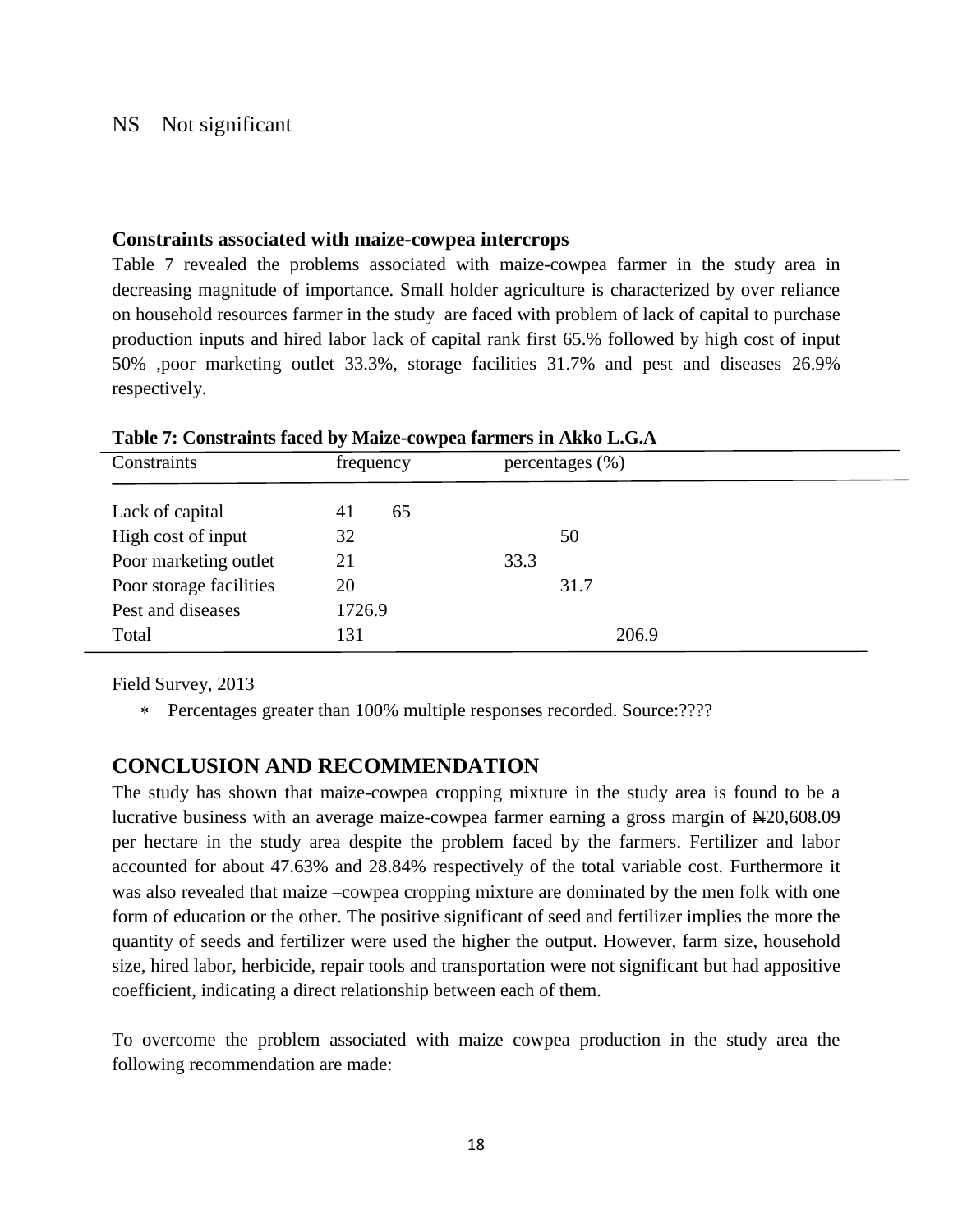Farmers should be encouraged to use disease resistance variety as well as good management practices on their farm this ultimately assist farmers to improve their production. It is recommended that use of simple labor saving technology that could reduce manual labor will also save the cost of labor. Credit delivery from lending agencies is also suggested at a minimum interest rate to the farmer to encourage them produce more and improve their productivity. Farmers find it very difficult to procure their farm input like fertilizer at a subsidized rate. There is needed to form cooperatives by the farmers so as to help themselves.

## **REFERENCES**

Adesehinwa, A.O. & Bolurunduro, P.I. (2007). Existing Fisheries Technology, and Approaches For Dissemination of two marine state, Nigeria: Effectiveness and Constraints American-Eurasian: *Journal of Agriculture and Environmental Science 2(3),* 232-239*.*

Ayoola, G.(2001). The world Bank Assisted Agricultural Development projects as model for public sector financing in Nigeria in: Essay on agricultural development policy and administration in Nigeria TMA publishers, Ibadan, Nigeria.

Bzugu,P (1999). Analysis of factors affecting resource use productivity of small scale holder farmers in Girei Local Government Area, Adamawa state*, Journal of Arid Zone Economy*, 3(1), 90-93.

Enete, A.A & Okum U.E. (2010). Economics of water leaf production, *Talinum Triangulare* in Akwa Ibom state Nigeria Field action science Reports 4(1).

Fasoranti O.O. (2008). Determinant of agricultural production and its profitability Akoko-land Ondo state*, Nigeria, Journal of Social Science 4(1)37-41.*

Federal Ministry of Agriculture water resources and rural development (1989). *A perspective plan for Agricultural Development in Nigeria 1990-2005.* Federal Ministry of Agriculture, Water Resources and Rural Development, Abuja.

Gombe State Agricultural Development Programme (1998). *Agricultural year report.* 8-9.

Ibrahim,A. Ihanacho, A.C & Abdullahi A.B. (2005). Determinants of profitability in yam production in northern Taraba, Nigeria.*Journal of Sustainable Development in Agriculture and Environment.* vol. 1, 24-29.

Nasiru,M. Haruna, U. Abdurahman, S. & Dauda,M. (2005). Economic analysis of fish marketing and distribution in Bauchi state. Proceeding of African farm management (AFMA)  $7<sup>th</sup>$  Biennial congress 349-357. Publishers daily graphic Nigeria.

Odojuma, I.P. (1990). Potential for hybrid maize production in Nigeria: A comparative study with the open pollinated maize varieties an M.sc thesis.